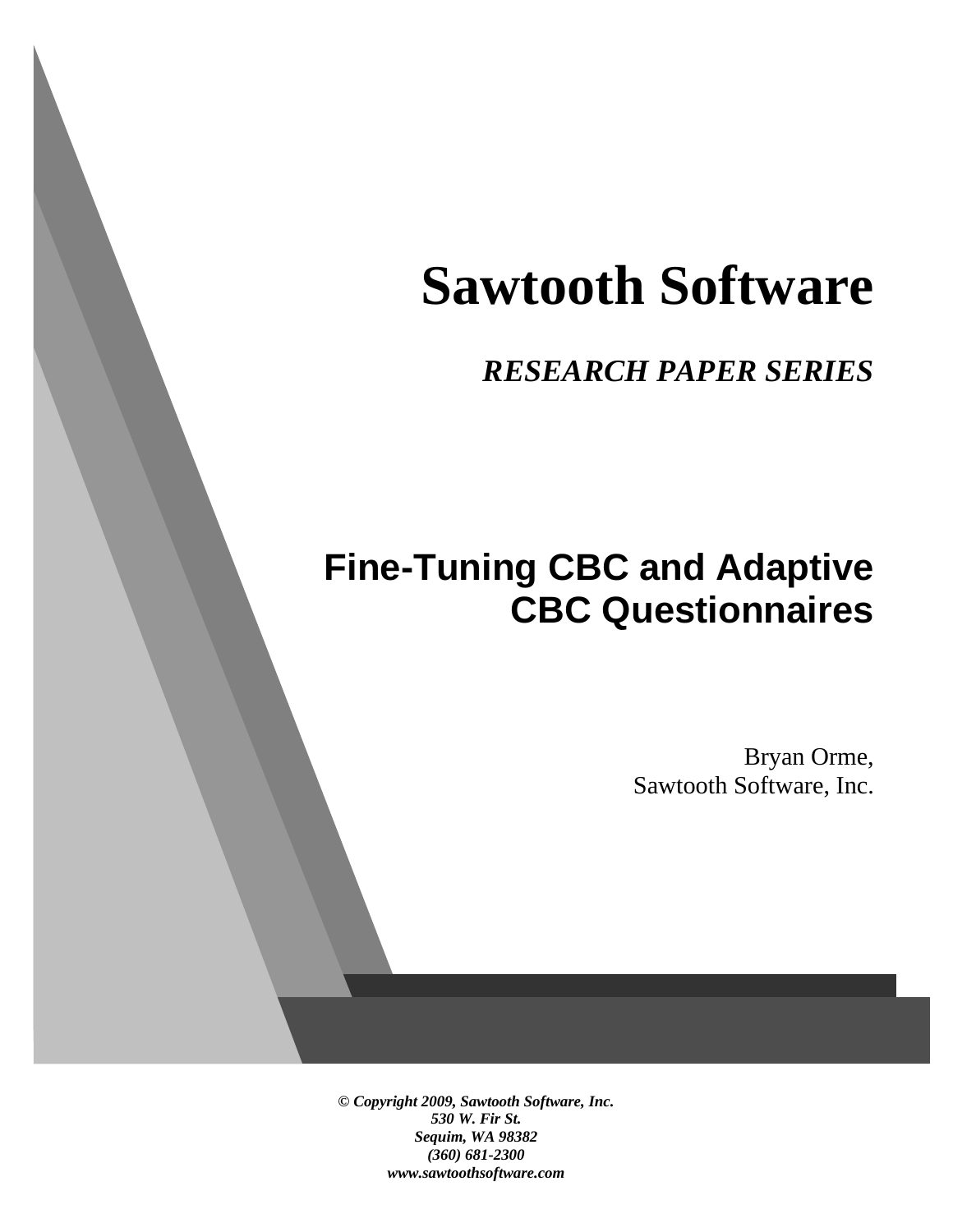### **Fine-Tuning CBC and Adaptive CBC Questionnaires**

Bryan K. Orme, Sawtooth Software Copyright Sawtooth Software, 2009

#### **The Importance of Split-Sample Experiments**

Among Sawtooth Software users, CBC (Choice-Based Conjoint) is the most commonly used conjoint-related technique (Sawtooth Software 2008). The newcomer, Adaptive CBC (ACBC), is also beginning to be used regularly. At Sawtooth Software, we look forward to research-onresearch studies featuring split-sample tests that investigate ways to improve the effectiveness of questionnaires and how we analyze the data. Split-sample tests are often reported at the Sawtooth Software Conferences. We also are active in conducting such tests, and this paper reports on an experiment designed to test a variety of design and analysis issues for CBC and ACBC.

Western Wats with its Opinion Outpost Panel has been very helpful to us across multiple methodological studies like this, and we thank them for their excellent services. We conducted a web-based study among about 650 respondents related to preferences and features of fast-food restaurant drive-throughs. The study included the following major sections:

- I. Screeners
- II. MaxDiff
- III. Either CBC or ACBC
- IV. Holdout Choice Tasks (4 tasks with 12 alternatives per task)

The issues we investigated included:

- Which random design strategy works better for CBC questionnaires, Complete Enumeration (minimal overlap) or Balanced Overlap (modest level overlap)?
- Can Adaptive CBC work reasonably for a 4-attribute study? Can it do as well as standard CBC?
- Would placing "Unacceptable" questions in priority over "Must-Have" questions improve Adaptive CBC results?
- Adaptive CBC offers individual-level (customized) utility constraints during HB estimation. Might that help or hurt holdout prediction?
- Will respondents provide more consistent data and enjoy the questionnaire more if we give them a "consistency game"?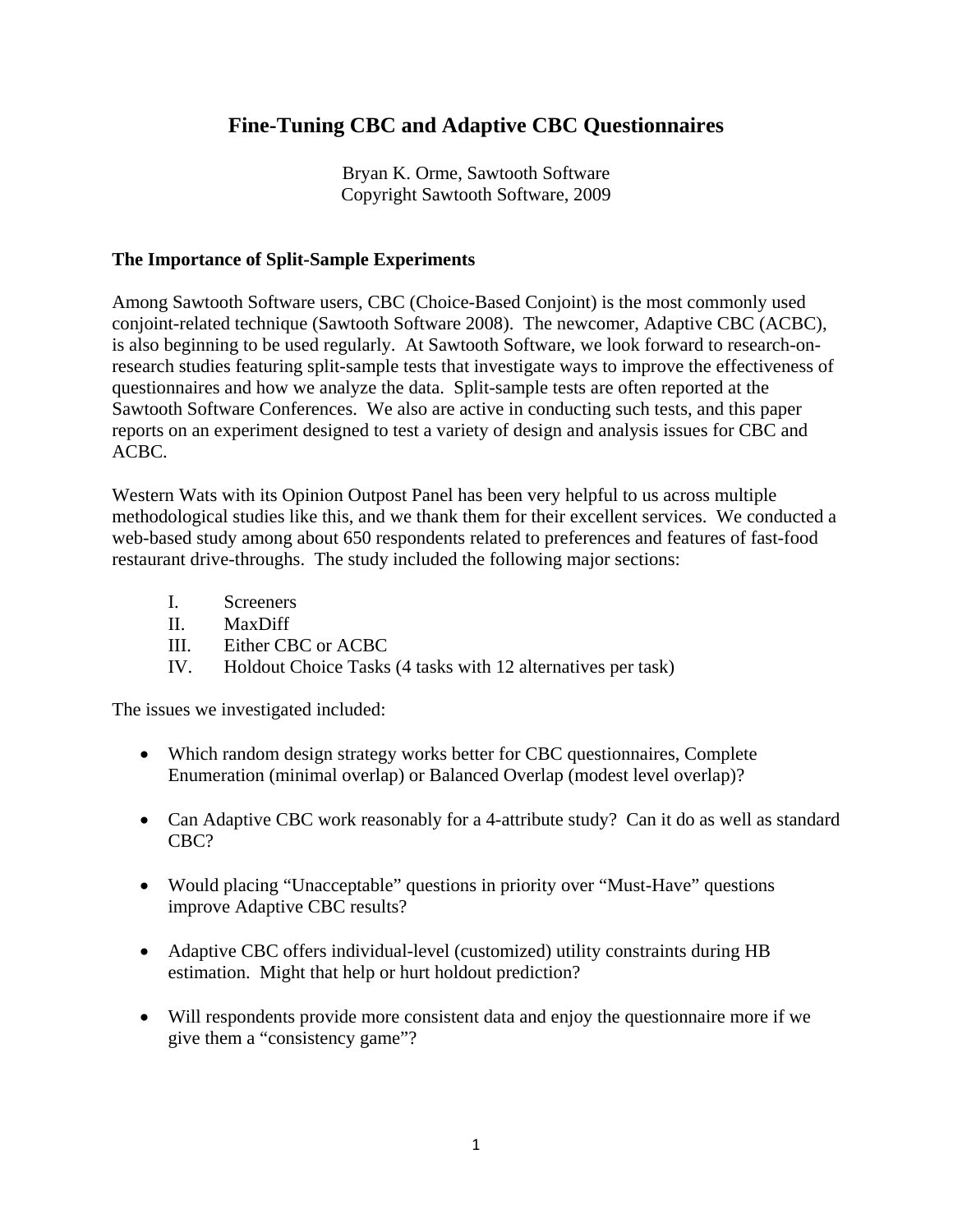A more in-depth explanation of each of these questions and our conclusions regarding each follows.

#### **Which random design strategy works better for CBC questionnaires, Complete Enumeration (minimal overlap) or Balanced Overlap (modest level overlap)?**

First, let's provide some background about level overlap. In a recent newsletter, we showed the following example CBC task:

| Which Would You Choose? |                |         |         |  |  |
|-------------------------|----------------|---------|---------|--|--|
| <b>Brand A</b>          | <b>Brand B</b> | Brand C | Brand D |  |  |
| Speed 1                 | Speed 3        | Speed 2 | Speed 4 |  |  |
| Price 4                 | Price 1        | Price 2 | Price 3 |  |  |



It has been common practice in CBC questionnaires to use minimal overlap when designing choice tasks. Minimal overlap simply means that we don't repeat a level within a task unless we have to. For example, consider a CBC study with four brands  $(A, B, C \text{ and } D)$ . We might design a choice task as shown in Figure 1.

In terms of statistical efficiency of main effects (the utility of each level considered independently), such tasks are optimal (assuming additivity and the logit rule). For this reason, our CBC software has used minimal overlap designs by default (the *Complete Enumeration* design method). Also, if each attribute has at most four levels, it has seemed natural to show just four products on the screen, as we get full coverage of the attribute list in each task and it limits the amount of information respondents have to evaluate at one time.

But, minimal overlap's allure of statistical efficiency and the desire to not overwhelm respondents with too many product concepts to consider per task has negative consequences that we recently have begun to appreciate.

It turns out that using these economical, minimal overlap designs encourages more simplification behavior and superficial information processing than the original card-sort conjoint approach. To illustrate this point, consider an extreme case: Imagine a respondent who has a "must-have" requirement that the product must be Brand B. Perhaps she works at the Brand B company, and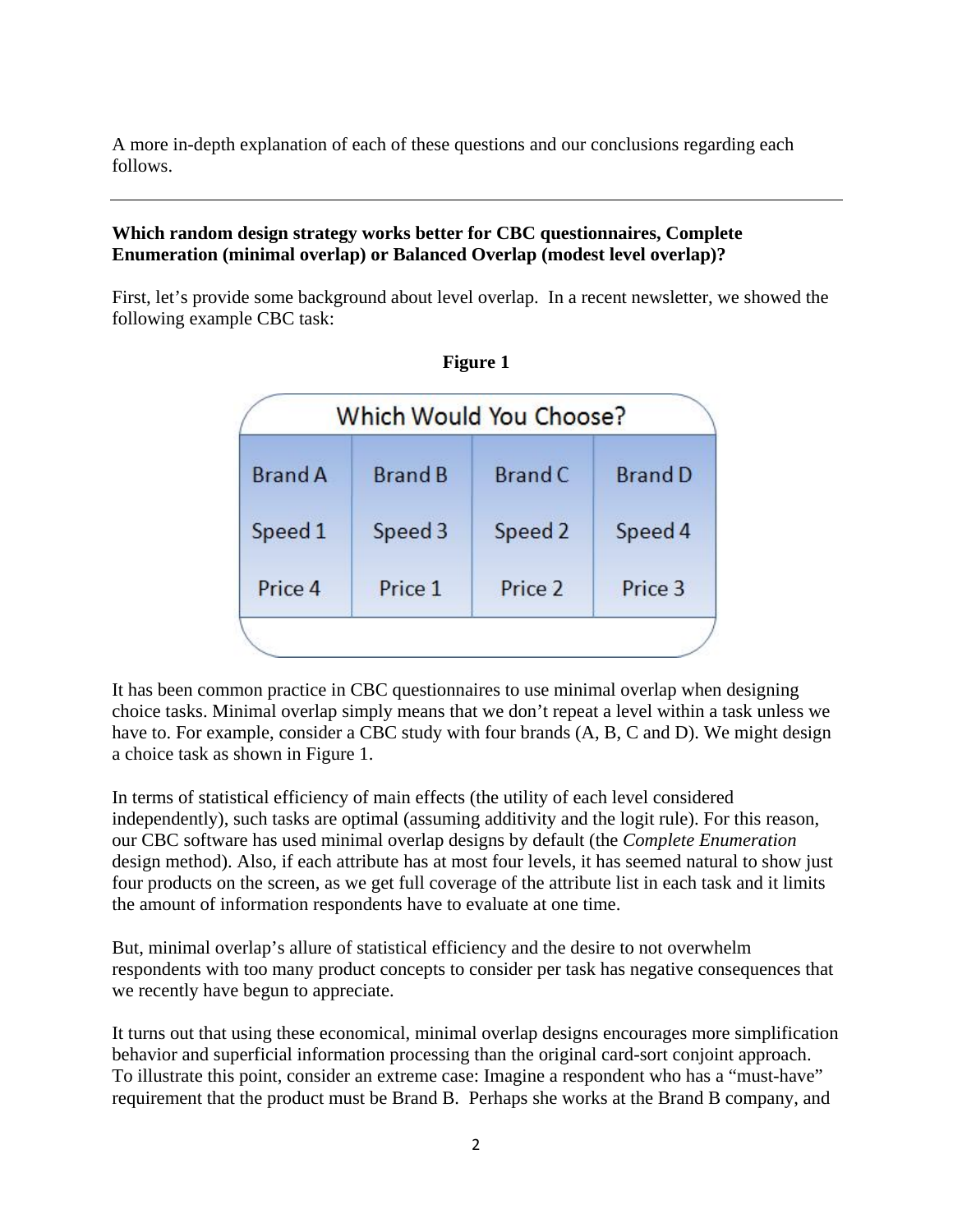therefore is intensely loyal. In each choice task, there is only one possible product she can choose. What are the outcomes? The respondent has an easy time answering the questionnaire (she simply scans each task for Brand B). The fit statistic from the individual-level HB model is extremely high since her answers are so predictable. And, we obtain a perfect hit rate for holdout tasks. But, we haven't learned anything about how she values the remaining attributes beyond brand. Yet, in a real product choice, there are multiple Brand B models for her to choose among that differ on performance and price. Our model might perform poorly in predicting her actual product choice.

Certainly, not all our respondents are so extreme. But, recent evidence suggests that perhaps a majority of respondents' behavior within CBC questionnaires can be explained assuming they are only reacting to at most two or three attribute levels (Gilbride and Allenby 2004, Johnson and Orme, 2007). To the degree that respondents establish a few must-have or must-avoid features, minimal overlap questionnaires are not very useful for developing much deeper insights at the individual level than those top-most requirements.

There is yet another benefit for level overlap that we've commented on before (Sawtooth Software 1998) but did not investigate here: having some level overlap significantly improves the precision of estimation of interaction effects.

#### *Results*

220 respondents completed a CBC questionnaire with 24 tasks, where each task had 5 concepts plus a None alternative (see the Appendix for an example choice task). There were four attributes in the study, including brand, service, wait time, and price for the meal. 107 respondents were randomly selected to receive a CBC questionnaire designed using *Balanced Overlap* and the other 113 respondents received a *Complete Enumeration* design. Both methods strive for a high degree of one-way and two-way level balance. But, Balanced Overlap permits a modest degree of level overlap (levels occasionally repeat within the same choice task).

Respondents completed 4 holdout choice tasks after the CBC tasks, where each task included 12 product alternatives (forced choice with no None, see the Appendix for an example task).

We use three measures of accuracy related to predicting the holdouts using part-worths estimated only from the 24 choice tasks:

- Hit Rate: If the respondent's sums of part-worths accurately predict which product concept the respondent chose in the holdout, it is counted as a "hit," otherwise it is counted as a "miss." We report the percent of hits across all respondents x 4 choice tasks.
- Probability of the chosen holdout: Using the logit rule, we can compute the likelihood that the respondent would choose the product the respondent actually did chose in the holdout. This is a continuous measure (from 0 to 1) that contains more information than the simple hit rate.
- Share prediction accuracy (MAE—Mean Absolute Error): We use a market simulator to project the shares of choice for the subsample for the 12 product concepts in each holdout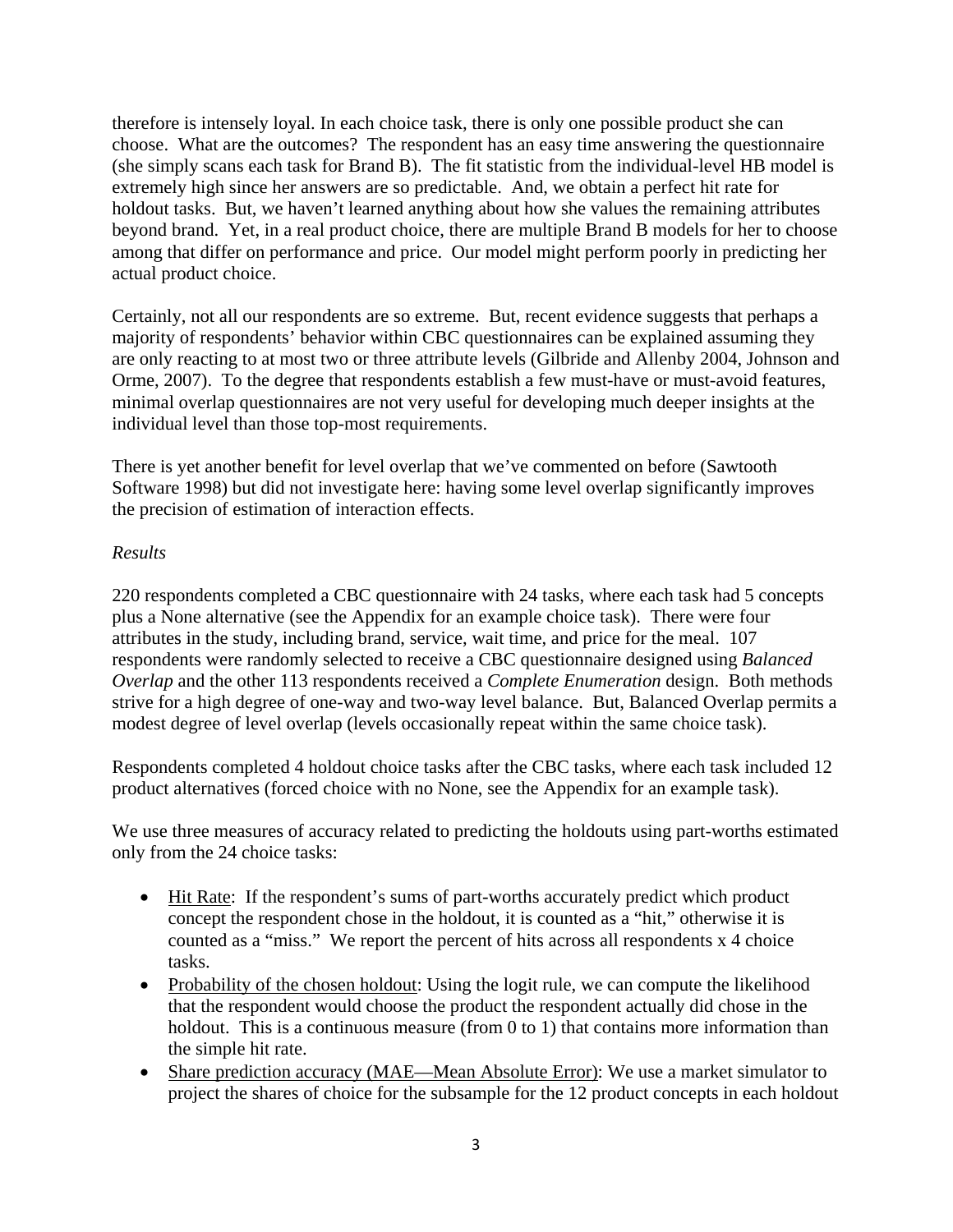task. These predicted shares are compared to the actual choice probabilities across the total sample (n=650). So, this analysis includes holdout respondents as well as holdout tasks, lessening the opportunity for overfitting to the holdouts. The absolute difference between predicted and actual shares is averaged across the 12 product concepts. Market simulations were conducted using the Randomized First Choice method, and the scale factor (exponent) was tuned to minimize MAE. With MAE, lower implies better prediction.

The results are given in Table 1:

|                               | <b>Balanced Overlap</b> | <b>Complete Enumeration</b> |
|-------------------------------|-------------------------|-----------------------------|
|                               | $(n=113)$               | $(n=107)$                   |
| <b>Hit Rate</b>               | 43.5%                   | 41.5%                       |
| Probability of holdout choice | 38.2%                   | 35.9%                       |
| MAE                           | -87                     | <u>າາ</u>                   |

#### **Table 1 Performance of Balanced Overlap vs. Complete Enumeration**

All three performance metrics were directionally in favor of the Balanced Overlap method, though the differences were not statistically significant. Had we used larger sample sizes, we might have been able to detect statistically significant differences.

This is the first study we are aware of that has compared the performance of Balanced Overlap to Complete Enumeration. Balanced Overlap also leads to more precise estimates of interaction effects than Complete Enumeration (Sawtooth Software 1998). Our analysis included just main effects, so we didn't try to exploit Complete Enumeration's weakness in that area. However, it could be argued that since our holdout tasks involved a great deal of overlap (showing 12 concepts on the screen required level overlap), this placed Complete Enumeration at a disadvantage. That may be true, but it is also a fact that most real-world choices involve level overlap. We'd prefer a questionnaire design technique that can lead to more accurate choices in those situations.

With the behavioral theory in favor of including some level overlap in choice tasks (encouraging extreme respondents to reveal deeper choice behavior), as well as our modest evidence here regarding potential performance gains for Balanced Overlap, we'd suggest researchers consider using Balanced Overlap instead of Complete Enumeration.

#### **Can Adaptive CBC work reasonably for a 4-attribute study? Can it do as well as standard CBC?**

We designed the Adaptive CBC (ACBC) system to be effective for studies with about 5 or more attributes. Our experience is that the traditional CBC approach should be hard to beat for situations involving about 4 attributes or fewer.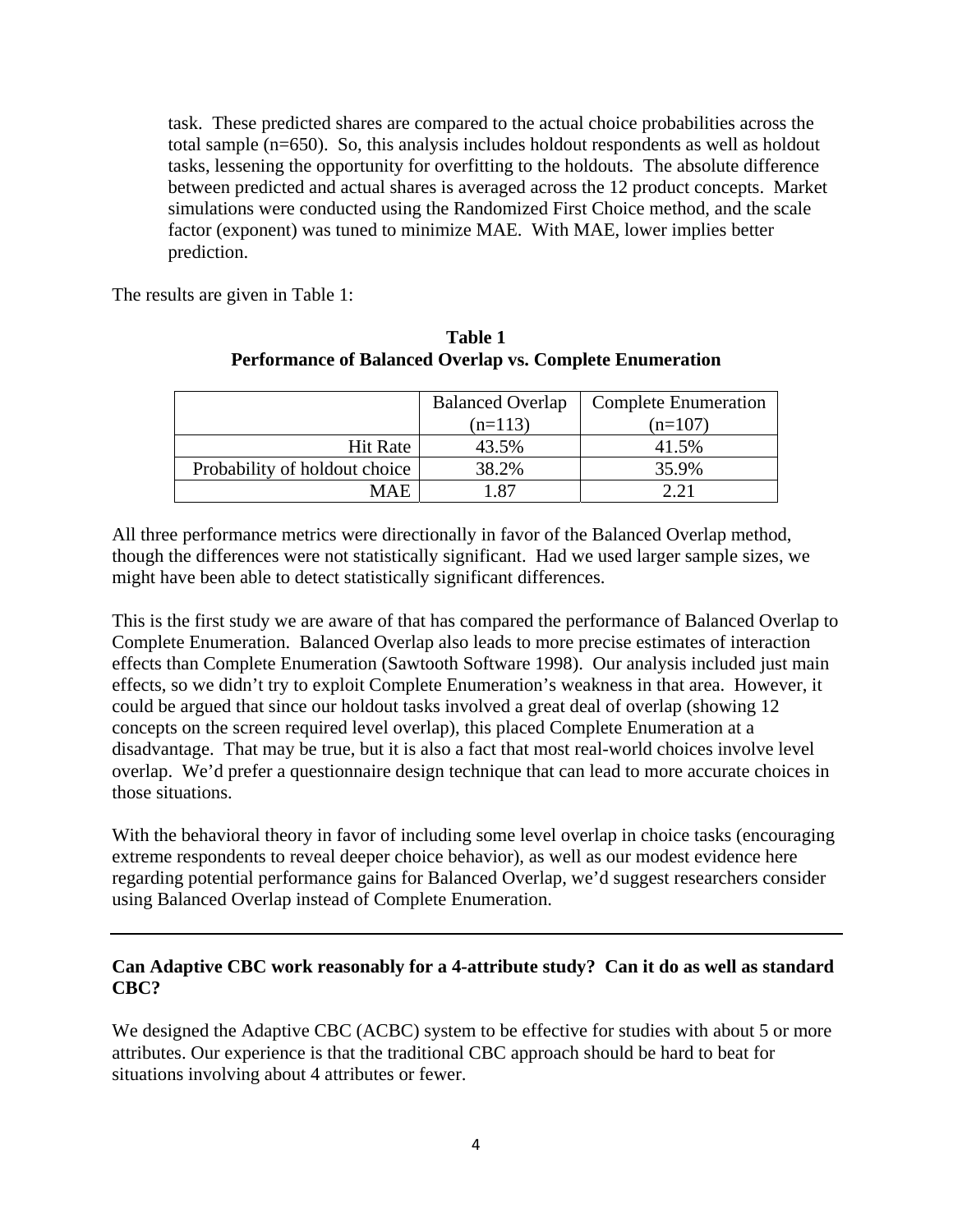Included in the experiment we've been describing were some respondents who received ACBC questionnaires. In all previous research we'd conducted comparing ACBC to CBC, we had used at least 8 attributes and had always given ACBC a time advantage over CBC. In those studies, respondents spent from 50% more to triple the time completing the ACBC questionnaire than those with the CBC questionnaires. This time, we decided to give CBC every opportunity to do well, without the disadvantage of less time spent probing respondent preferences than ACBC. Respondents received 24 CBC tasks, where each task had 5 alternatives plus a None. The result was that the time to complete the CBC questionnaire was about one minute longer than completing the ACBC questionnaire.

As for the ACBC questionnaire, two of the four attributes had *a priori* known preference order, so it didn't make sense to ask about them in the BYO (configurator) question. We generated a pool of 18 product concepts based on the BYO-selected concept. We had to overcome some challenges to make a 4-attribute ACBC questionnaire work well. First, the ACBC v1 software we were using allowed researchers to generate near-neighbor product concepts by varying at minimum 1 attribute from the BYO concept. And, the software did not permit varying more than ½ of the attributes included in the BYO question when generating near-neighbor products. Thus, initially we were limited to varying at minimum 1 and at maximum 1 of the 2 BYO attributes when generating near-neighbor concepts. However, it became apparent to us that if one always retains one of two attributes at the BYO level while varying levels of the second attribute, this creates terrible designs from an efficiency standpoint.

We'll illustrate that point. With just 2 attributes included in the BYO section, imagine the respondent chooses levels 1 of both attributes in the BYO concept. If one of the attributes is always retained at the BYO-selected level, then there are only a limited number of combinations that can occur for attributes 1 and 2 in the near-neighbor concepts. In our design, the first attribute had 5 levels and the second attribute had 2 levels, so the prohibited combinations are marked with an X in the table below:

|             |         |         | Attribute 2 |
|-------------|---------|---------|-------------|
|             |         | Level 1 | Level 2     |
|             | Level 1 | X(BYO)  |             |
| Attribute 1 | Level 2 |         |             |
|             | Level 3 |         |             |
|             | Level 4 |         |             |
|             | Level 5 |         |             |

**Table 2 Prohibitions Table, Given BYO Selection** 

Level 1 of attribute 1 can only show with level 2 of attribute 2. To avoid this problem, our programmers updated the ACBC design code to permit near-neighbor concepts to be generated that varied 0, [1](#page-5-0), or 2 of the BYO-specified levels for the 2 attributes included in  $BYO^1$ .

<span id="page-5-0"></span><sup>&</sup>lt;sup>1</sup> Having to customize the ACBC v1 software to do a 4-attribute design led us to provide greater flexibility in the design settings in an update to ACBC software, released the month following this paper's publication. Although it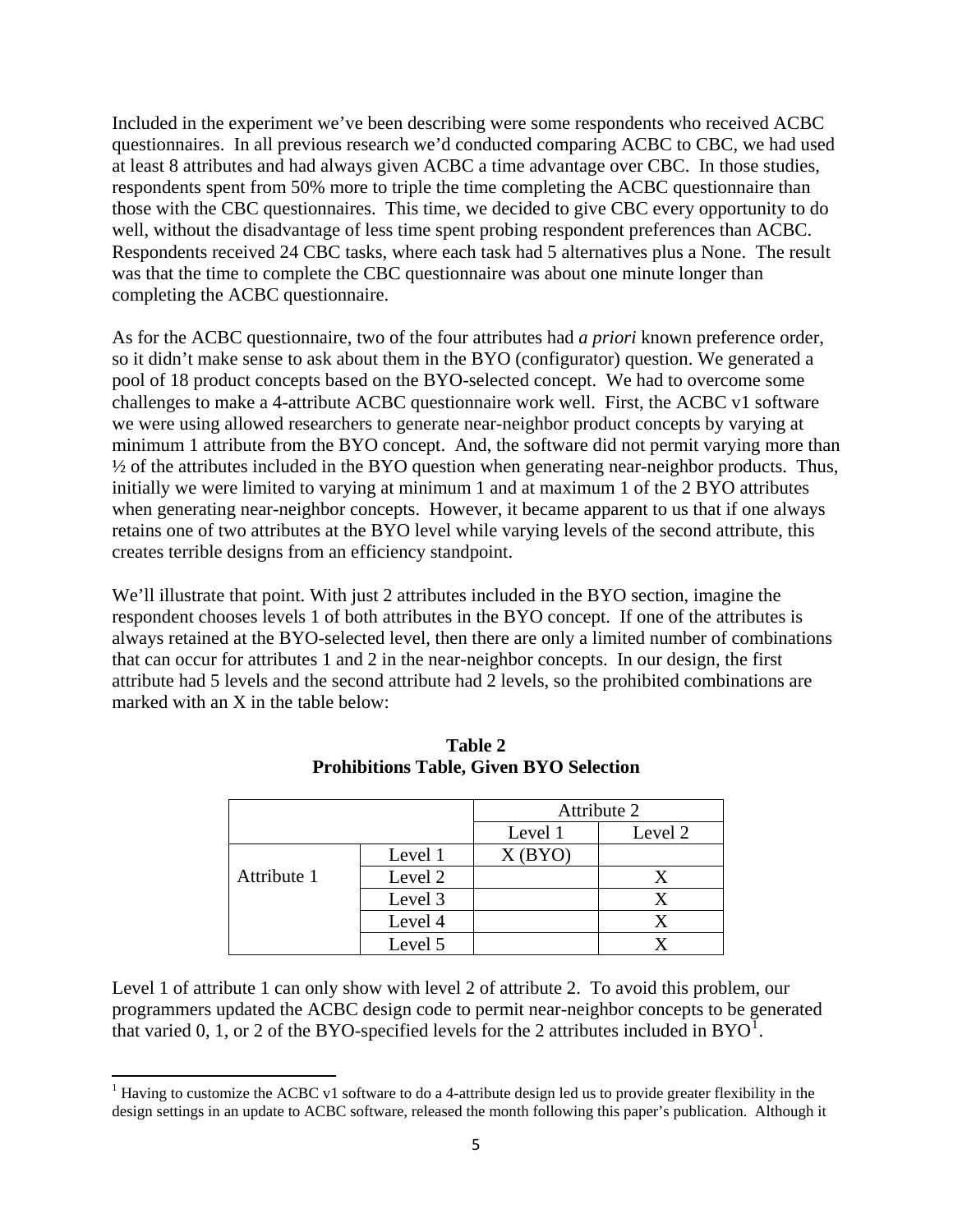Admittedly, changing *both* of the BYO levels might create a product that was less relevant for the respondent. But, if the respondent soon expresses that one of the BYO levels is a must-have, then the profiles where both levels are non-BYO levels would be dropped from further consideration (but included in the experimental design, as inferred non-choices), and new (more relevant) replacement concepts would be generated.

*Time to complete.* We included some "hidden variables" in our ACBC questionnaire, which we set to the server's system time, so we could compute elapsed time for different sections of the questionnaire. The timed section including the conjoint questions also included about 5 short paragraphs of explanatory text, as well as a 3-point ratings grid on 7 levels spanning the first two attributes (see Figure 2 further below). Our best guess is that the five paragraphs and the 7 ratings took about 1 minute to complete, so the times below could be reduced by about a minute to estimate the time actually spent in the conjoint sections.

 ACBC 336 seconds (5.6 minutes) CBC 406 seconds (6.8 minutes)

As stated earlier, we wanted to give CBC every opportunity to succeed, so we included 24 choice tasks at 5 alternatives per task. We wanted respondents to spend at least as much time in CBC as with the ACBC survey. Previous research by Johnson and Orme suggests respondents are quite reliable in CBC tasks through as many as 20 tasks (the authors didn't have data to investigate even longer questionnaires) (Johnson and Orme, 1996).

|                               | <b>ACBC</b> | CBC       |
|-------------------------------|-------------|-----------|
|                               | $(n=221)$   | $(n=220)$ |
| <b>Hit Rate</b>               | 42.5%       | 42.5%     |
| Probability of holdout choice | 34.0%       | 37.0%     |
| MAE.                          | ר∩ י        | 2.04      |

**Table 3 Performance of ACBC vs. CBC** 

Table 3 shows very similar results (no statistically significant differences) for ACBC and CBC in predicting the responses to the 4 holdout choice tasks. The good news is that both methods are quite robust. The null hit rate is  $1/12 = 8.3\%$ , so the hit rates achieved here are roughly 5x the chance level.

These results suggest no predictive edge for either ACBC or CBC for a 4-attribute study. Previous research has shown ACBC to have an edge for studies involving about 8 or more attributes, and also to be more interesting and engaging for respondents. The 24-task CBC survey was probably tedious for many respondents, but we didn't include any satisfaction questions within this study. Based on previous findings, we can only expect that respondents found the shorter ACBC questionnaire more interesting and less boring than the 24-task CBC.

<u> 1989 - Johann Stoff, amerikansk politiker (d. 1989)</u>

generally isn't advisable, this study shows that there are occasions when no or all BYO-selected levels might be changed when generating new concepts to evaluate in the Screener section of ACBC.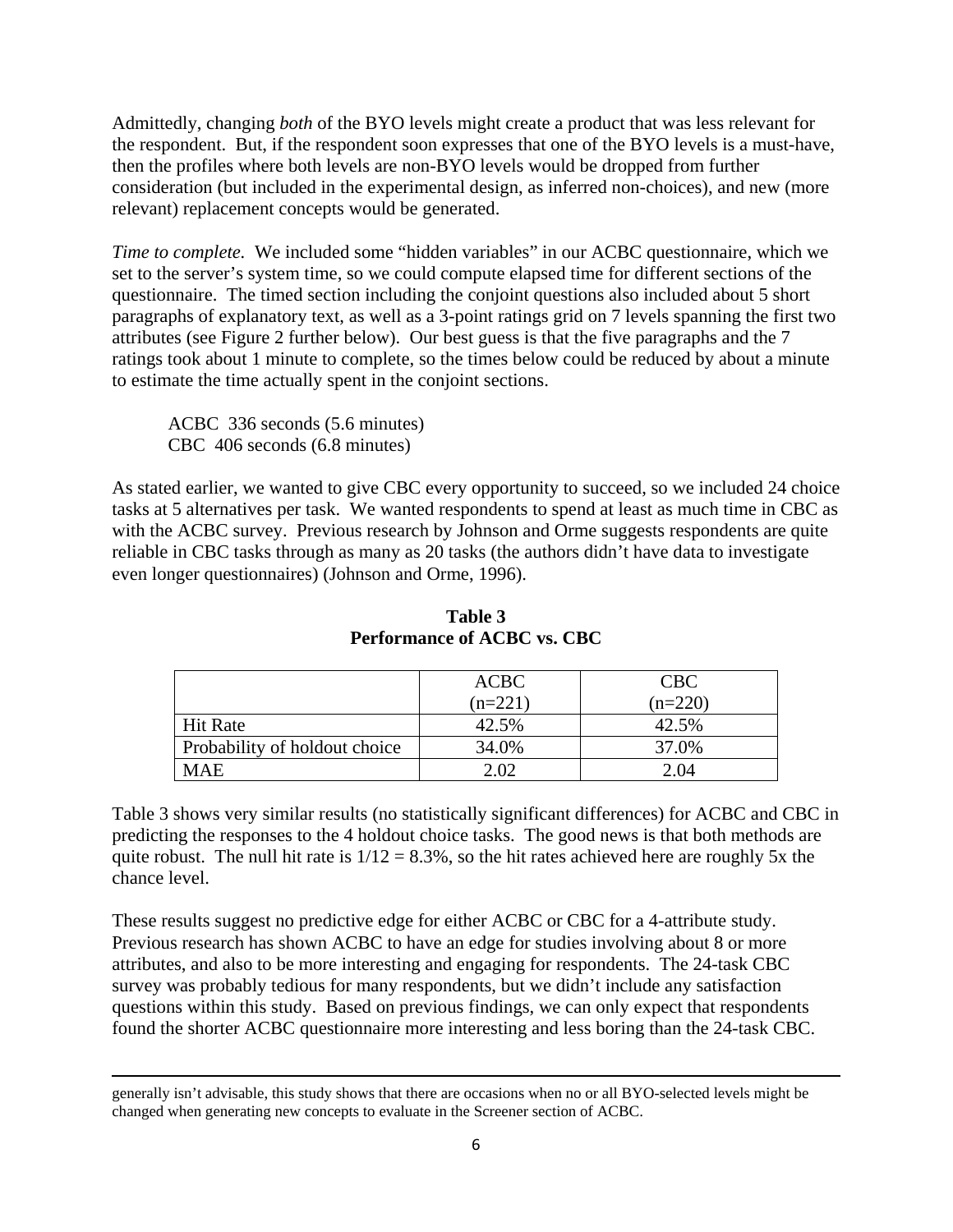#### **Would placing "Unacceptable" questions in priority over "Must-Have" questions improve Adaptive CBC results?**

Adaptive CBC (ACBC) is quite new, and there is much to learn regarding best practices. An early decision that Rich Johnson and I made (somewhat arbitrarily) was the position and order of the "Must-Haves" and "Unacceptables" questions. The suggested flow in the first release of the software (2009) was:

"Must-Haves" Priority Questionnaire Flow: Screener #1 Screener #2 Screener #3 Must-Have #1 Screener #4 Must-Have #2 Unacceptable #1 Screener #5 Must-Have #3 Unacceptable #2 Screener #6 Etc.

When we were at the joint SKIM/Sawtooth Software European conference in Prague last May, our colleagues at SKIM presented a case study on ACBC. During that presentation, they commented that they felt that the Must-Have question allowed respondents too much power to eliminate levels (as unacceptable). Must-haves actually eliminate levels (as unacceptable) more aggressively than Unacceptables do.

For example, consider a fast-food restaurant survey in which for the first three screener questions, the respondent has marked that only McDonald's was a possibility. The Must-Have #1 question would ask that respondent to confirm that McDonald's was a Must-Have. If the respondent agreed, all other brands would be marked as Unacceptable.

However, if you use an Unacceptable #1 question in place of the Must-Have #1, the respondent would be asked if any of the non-McDonald's brands was Unacceptable. And, the respondent would only be able to indicate that *one* of these was unacceptable at that early point in the survey.

SKIM's argument made sense to us, so we decided to investigate this issue within this splitsample research project. The first version of the questionnaire had a layout as described above (Must-Have priority). The second version used this layout: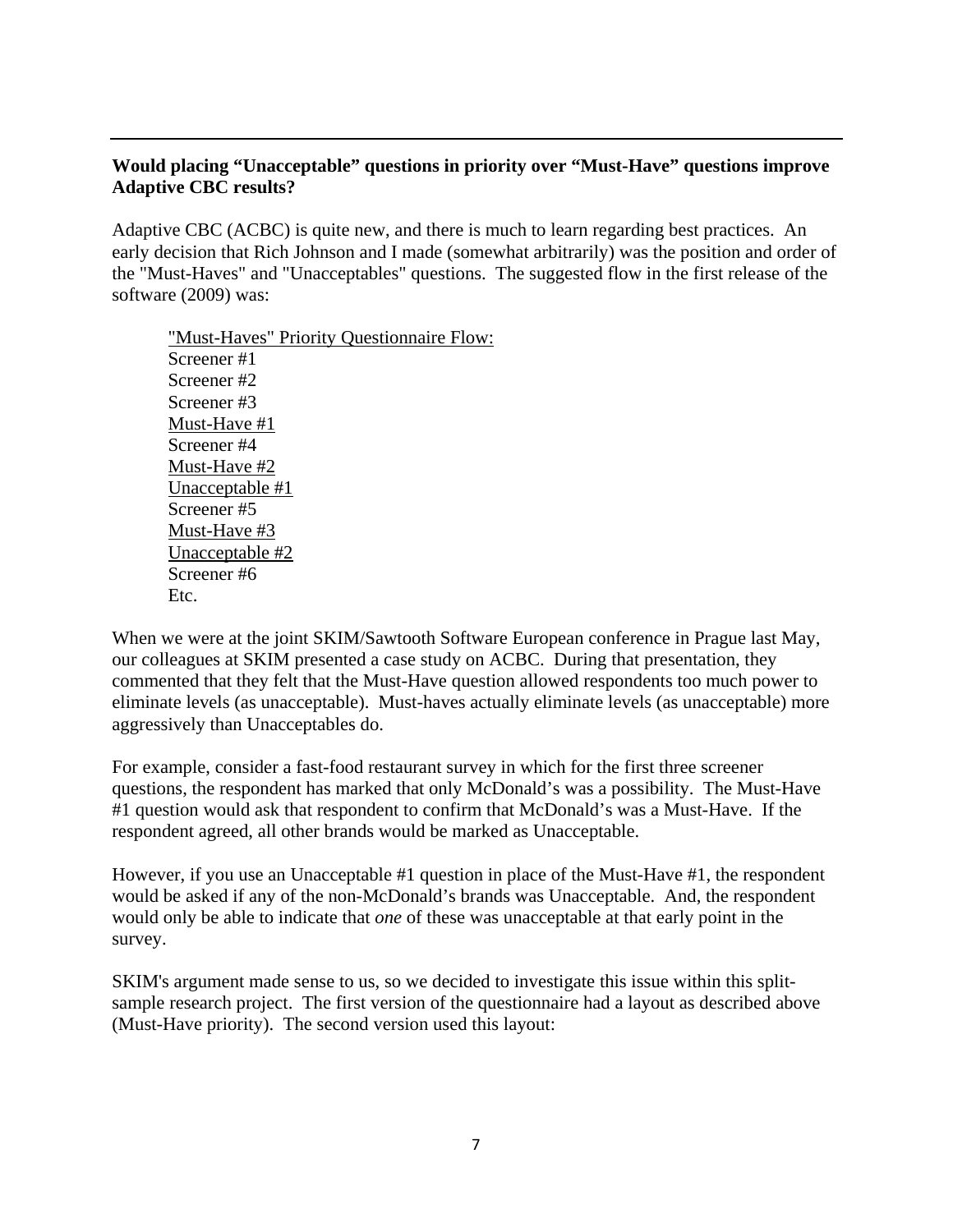"Unacceptables" Priority Questionnaire Flow: Screener #1 Screener #2 Screener #3 Unacceptable #1 Screener #4 Unacceptable #2 Must-Have #1 Screener #5 Unacceptable #3 Must-Have #2 Screener #6 Etc.

We found a modest increase in the percent of levels inferred/marked unacceptable if the Must-Have questions had priority (8.8% of levels marked unacceptable vs. 7.8%).

| Table 4                                                         |
|-----------------------------------------------------------------|
| Performance of "Unacceptable Priority" vs. "Must-Have Priority" |

|                               | Unacceptable | Must-Have |
|-------------------------------|--------------|-----------|
|                               | Priority     | Priority  |
|                               | $(n=110)$    | $(n=111)$ |
| <b>Hit Rate</b>               | 43.7%        | 41.4%     |
| Probability of holdout choice | 34.7%        | 33.4%     |
| <b>MAE</b>                    | 1.68         | 2.35      |

All of these metrics (hit rates, probability of holdout choice, and share prediction accuracy) are directionally in favor of the version of the questionnaire where Unacceptables have priority (though the differences are not statistically significant).

Until more evidence is gathered, we suggest using the *Unacceptables Priority* questionnaire flow for ACBC, and we have changed the default behavior in the software to reflect this. (It would also be interesting to test a version of the questionnaire that drops the Must-Have question entirely, but we haven't tried that.) It is good news if this finding holds. It would mean that we can obtain even better results for ACBC with a very simple modification to the questionnaire flow.

#### **Adaptive CBC offers individual-level (customized) utility constraints during HB estimation. Will that help or hurt holdout prediction?**

A recent paper at the Sawtooth Software conference showed ways to incorporate rating or ranking information of levels within part-worth estimation of CBC data (Lattery 2009). The data could be treated as additional information, or as hard constraints.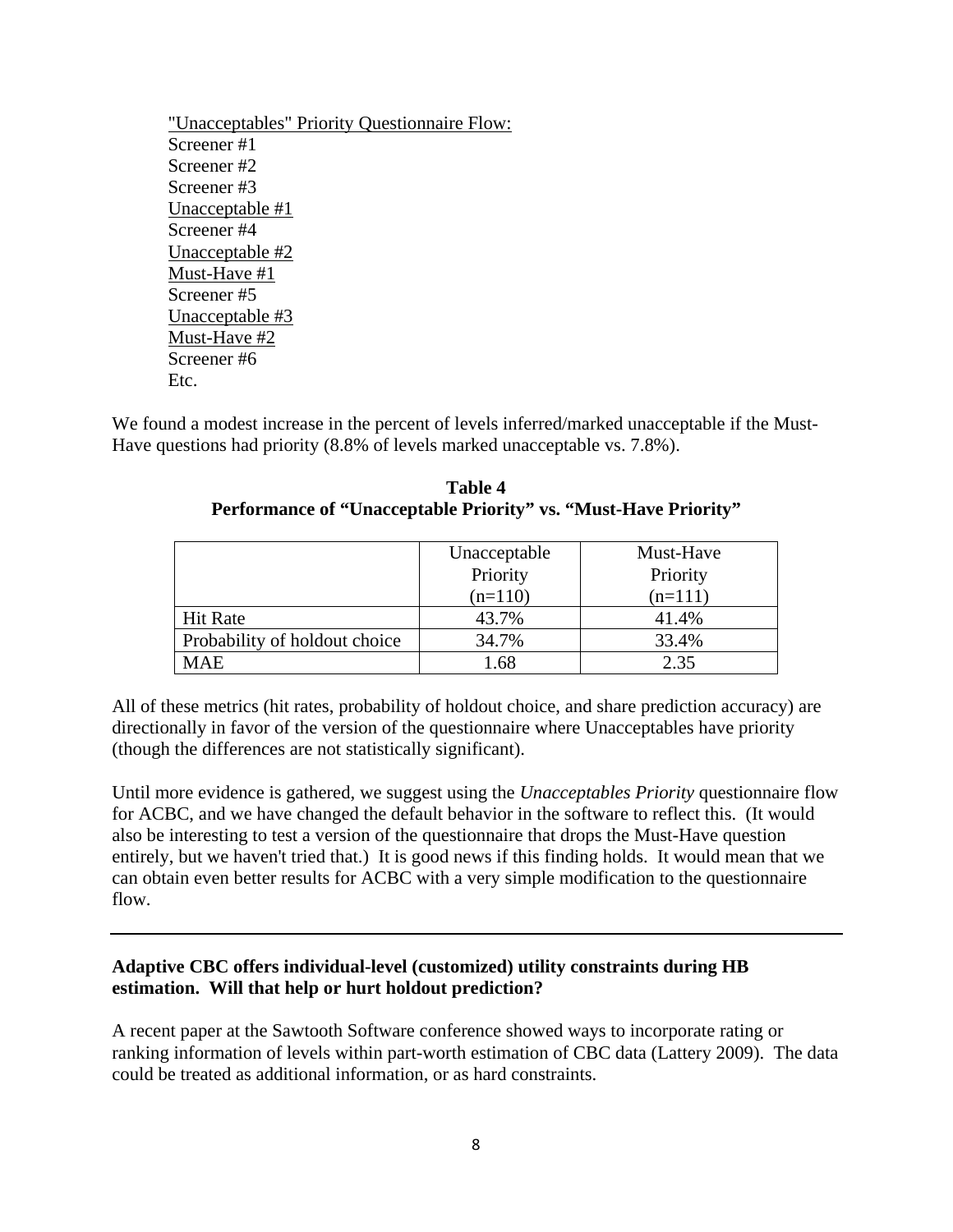ACBC offers constrained estimation under HB, using either global constraints (all respondents have the same preference order for levels within an attribute) or customized constraints (each respondent has a constrained order based on their idiosyncratic preferences as recorded in additional variables within the same SSI Web questionnaire).

Our empirical study involved 4 attributes. Two were unordered (chain brand, and location of order taker), and the other two had *a priori* preference order (wait time, and cost).

Prior to asking the BYO question, we asked respondents the following grid question:

| 9111 |  |
|------|--|
|      |  |

| How much do you like these options for Location of Order Taker?                           |                  |          |                        |
|-------------------------------------------------------------------------------------------|------------------|----------|------------------------|
|                                                                                           | Dislike This     | OK.      | VERY Much<br>Like This |
| Person who takes your order is within the restaurant                                      | $\circ$          | $\circ$  | o                      |
| Person who takes your order is located in a Call Center in another state within<br>the US | $\circ$          | $\circ$  | $\circ$                |
|                                                                                           |                  |          |                        |
| How much do you like these options for Chains you could visit?                            |                  |          |                        |
|                                                                                           | Dislike This     | OK.      | VERY Much<br>Like This |
|                                                                                           | O<br>Burger King | O        | $\circ$                |
|                                                                                           | $\circ$          | $\circ$  | $\circ$                |
|                                                                                           | O                | O        | $\circ$                |
|                                                                                           | $\circ$          | $\circ$  | $\circ$                |
|                                                                                           | $\circ$          | $\Omega$ | $\circ$                |

We hoped that the 3-point scale offered here would allow respondents to express preference for some levels over others, without providing so much granularity that levels that were nearly tied in preference actually received different ratings. With the 3-point scale, many levels would be tied (that really didn't reflect large differences in preference for the respondent), and the ACBC exercise could further refine their relative preferences.

We estimated part-worths using all 4 attributes constrained, and a separate run using just the 2 *a priori* attributes constrained. Brand name of chain, and location of order taker involved customized constraints (using each respondent's answers to grid question directly above), and wait time and price involved global constraints.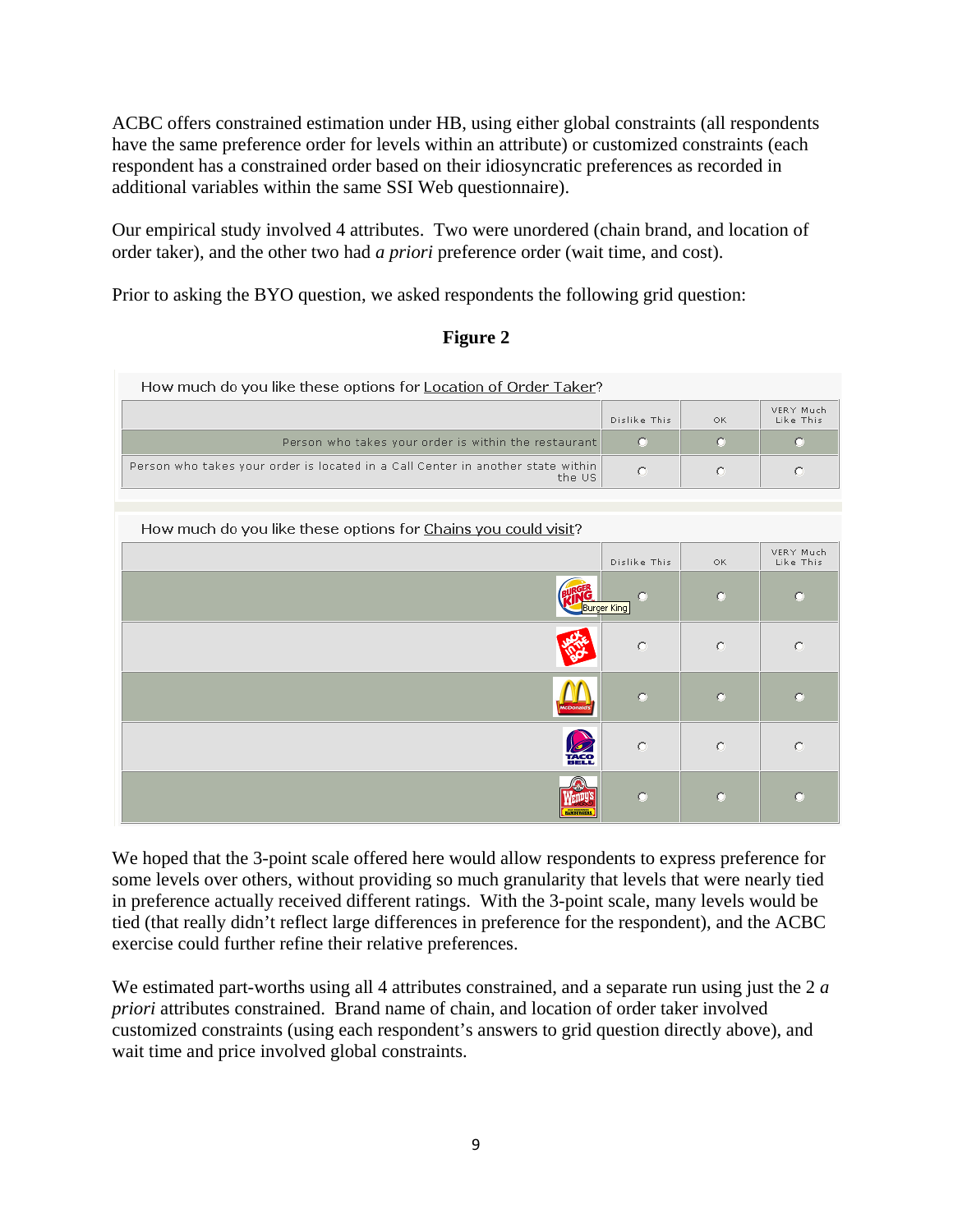The methodology for our utility constraints in HB follows the Simultaneous Tying approach first described by Johnson (2000). Johnson's results suggested that utility constraints should improve hit rates, but sometimes slightly degrade share prediction accuracy of simulators.

Under constrained estimation, we found inconsistent results (see Table 4).

|                               | <b>Unconstrained</b><br>$(n=221)$ | 4 Attributes<br><b>Constrained</b><br>$(n=221)$ | 2 Attributes<br><b>Constrained</b><br>$(n=221)$ |
|-------------------------------|-----------------------------------|-------------------------------------------------|-------------------------------------------------|
| <b>Hit Rate</b>               | 42.5%                             | 42.1%                                           | 43.4%                                           |
| Probability of holdout choice | 34.0%                             | 33.2%                                           | 33.5%                                           |
| <b>MAE</b>                    | 2.02                              | 2.07                                            | 2.05                                            |

**Table 4 Unconstrained vs. Constrained Estimation for ACBC** 

Constraining part-worths for just 2 attributes (wait time and cost) based on global constraints performed directionally better on all measures than constraining all 4 attributes, though the differences were slight. Constraining 2 attributes performed directionally better than unconstrained on hit rate, but directionally worse on the other two measures. It is comforting to see that share prediction accuracy did not decline very much at all when using constraints.

We have some thoughts regarding why constraints didn't consistently improve hit rates for ACBC (as typically is seen with standard CBC), especially when including idiosyncratic constraints from the ratings grid:

- 1. ACBC contains relatively more information than standard CBC experiments, so the partworths tend to have greater precision and have fewer reversals that need to be resolved by constrained estimation.
- 2. This study had only 4 attributes, with five or fewer levels per attribute. With larger and more typical ACBC studies, there will be less information per parameter to estimate and more opportunity for constraints to resolve out-of-order utility relationships and improve holdout hit rates.
- 3. The ratings grid was answered prior to the ACBC section. The holdouts followed the ACBC section. If the ratings grid were moved following the ACBC section, then respondents might have better resolved in their minds via the tradeoff exercise what levels they really preferred and what levels were of roughly equal preference. Asking the ratings grid following ACBC might lead to substantially better information for imposing utility constraints.

If we could repeat this study, we'd place the ratings grid (Figure 2) following the ACBC exercise.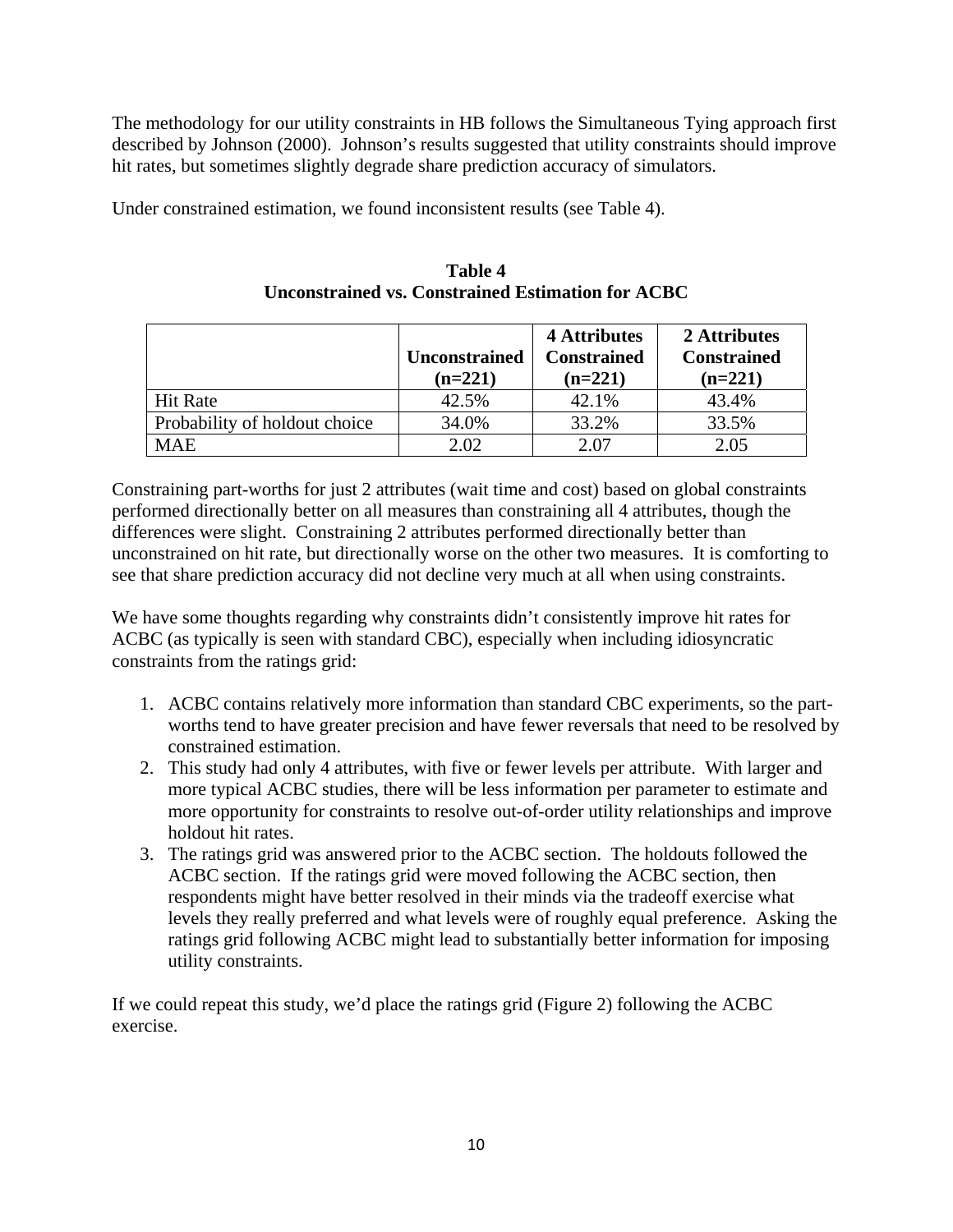#### **Will respondents provide more consistent data and enjoy the questionnaire more if we give them a "consistency game"?**

Respondent attention and consistency is a common concern. Some respondents seem to speed or straightline, and panel management companies (including Western Wats, whom we used for this research) are vigilant to remove those who show a pattern of "bad" behavior over multiple studies. Researchers commonly throw out 10% to 20% of respondents, based on time to complete, straightlining, test-retest consistency checks, and low fit statistics from conjoint or MaxDiff.

We wondered whether we could induce respondents via a "consistency game" to provide more consistent data, slow down, and pay a bit more attention, hopefully without introducing bias. In our split-sample experiments, half of respondents received a consistency game and the other half did not.

The game went as follows, early on in the interview, respondents in the consistency game were told:

**Figure 3** *C* 

|            | rigure <i>S</i>                                                                                                                                                                                                                                                             |  |  |  |
|------------|-----------------------------------------------------------------------------------------------------------------------------------------------------------------------------------------------------------------------------------------------------------------------------|--|--|--|
|            | We'll be asking you to consider lots of features about fast-food<br>drive-through's today. All-in-all, it's going to take about 15 minutes.<br>So, we'd like to try to make this more interesting for you.                                                                  |  |  |  |
| incentive. | After you have completed the survey, the computer will examine the<br>accuracy and consistency of your answers and award you a<br>consistency grade. This is for your information/entertainment ONLY<br>and will NOT have any effect on your standing as a panelist or your |  |  |  |
| A          | <b>Superior Consistency!</b>                                                                                                                                                                                                                                                |  |  |  |
| в          | Good Consistency                                                                                                                                                                                                                                                            |  |  |  |
| c          | Average Consistency                                                                                                                                                                                                                                                         |  |  |  |
| D          | Uh Not so good                                                                                                                                                                                                                                                              |  |  |  |
| F          | Let's just say Mensa won't be calling!                                                                                                                                                                                                                                      |  |  |  |
|            |                                                                                                                                                                                                                                                                             |  |  |  |

# Ready?

Later, just prior to the holdout choice tasks, we reminded them...

11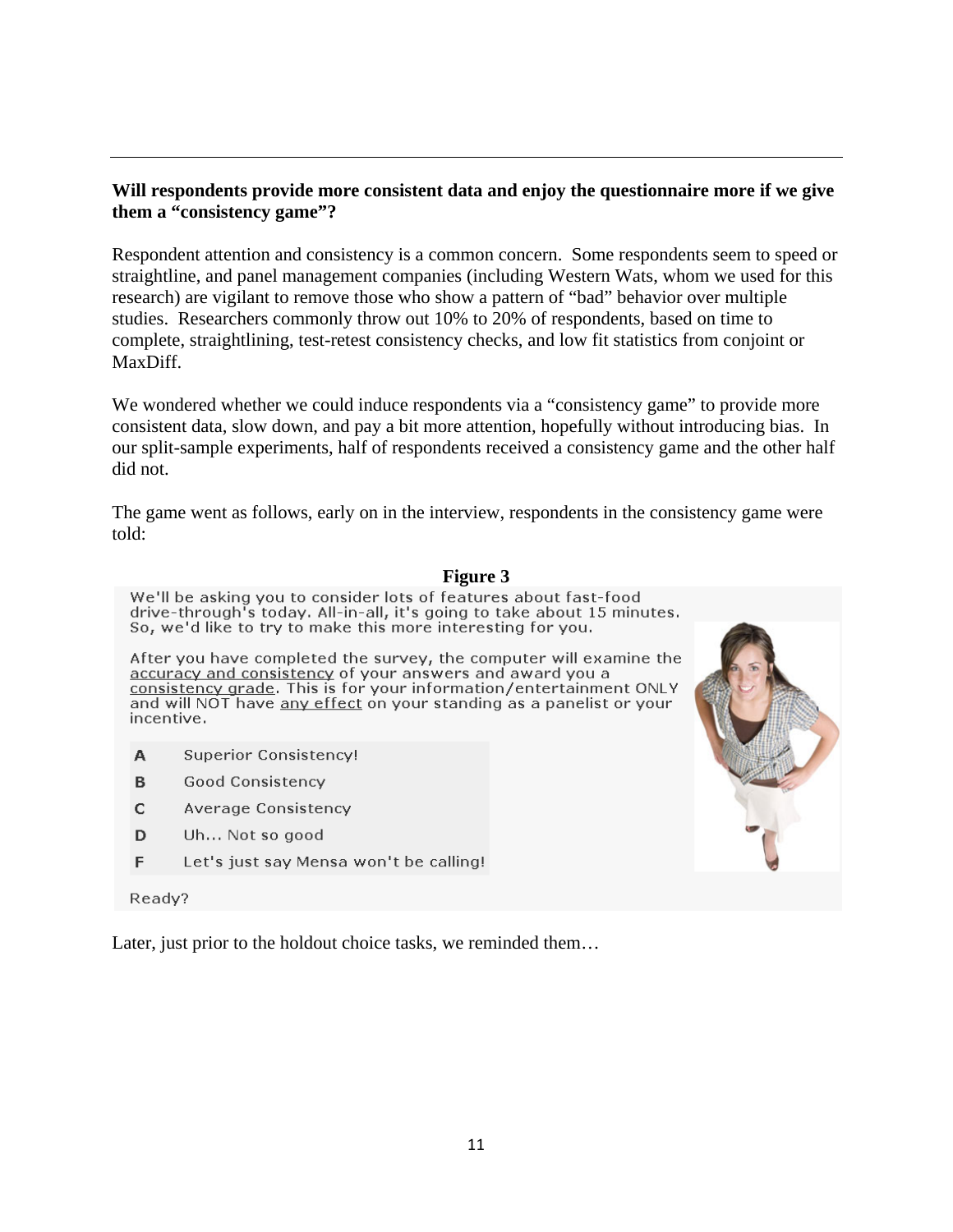#### **Figure 4**

After you have made these last four selections, the computer will evaluate the accuracy and consistency of the answers you've given to this survey and award you a consistency grade.

This is for your information/entertainment ONLY and will NOT have any effect on your standing as a panelist or your incentive.

- **Superior Consistency!** A
- **Good Consistency** B.
- **Average Consistency**  $\mathbf{C}$
- D. Uh... Not so good
- F. Let's just say Mensa won't be calling!

Ready?

We also asked respondents an open-end question as follows (after the  $2<sup>nd</sup>$  holdout task was completed):



The consistency grading was done based on responses to the 4 holdout choice tasks. The last two were repeats of the first two, so we could assign a consistency grade based on number of holdouts (see Appendix for example) answered consistently  $(0=C, 1=B, 2=A;$  like many graduate school professors, we didn't award any D's or F's). We hoped that respondents would slow down and be more consistent, and that they might also find the game interesting.

It turned out that the game didn't seem to cause respondents to slow down any, but there probably was a modest gain in the fit statistic for MaxDiff (RLH\*1000) due to the game. Respondents receiving the consistency game had a fit of 589 vs. 561 for those not receiving the game  $(t=2.1)$ . We also looked at the test-retest reliability of holdouts (since the last 2 holdouts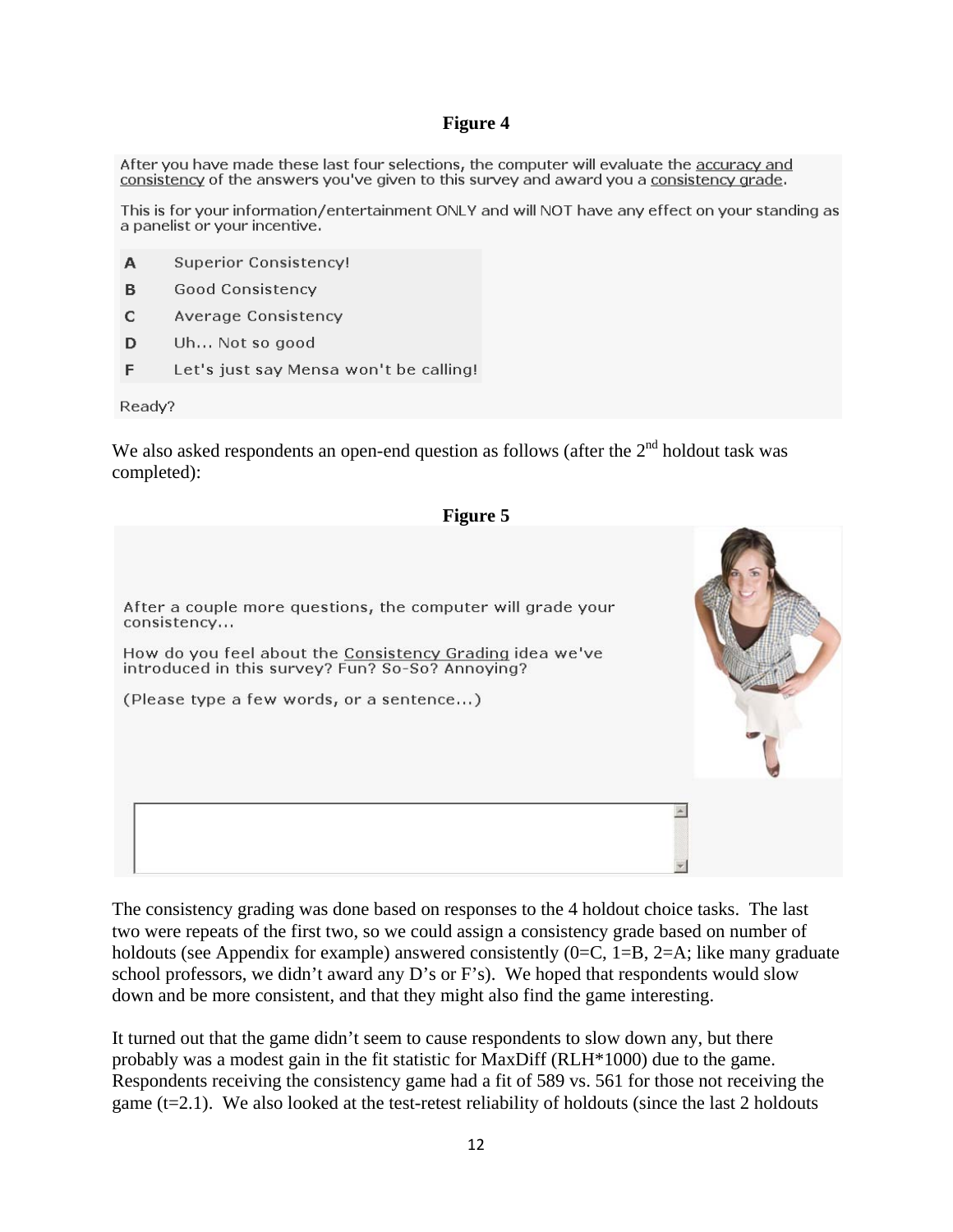were repeats of the first two holdouts, with order of concepts scrambled). The test-retest rate was directionally better for the consistency game group, but it was not a statistically significant difference.

An examination of the open-ends revealed that 41% of respondents liked the game, 42% were indifferent, and 17% disliked the game.

So, we conclude that a consistency game had very little effect on respondents' performance, and it risks annoying 1/5 of the respondents. We don't think our particular consistency game worked very well and do not recommend it.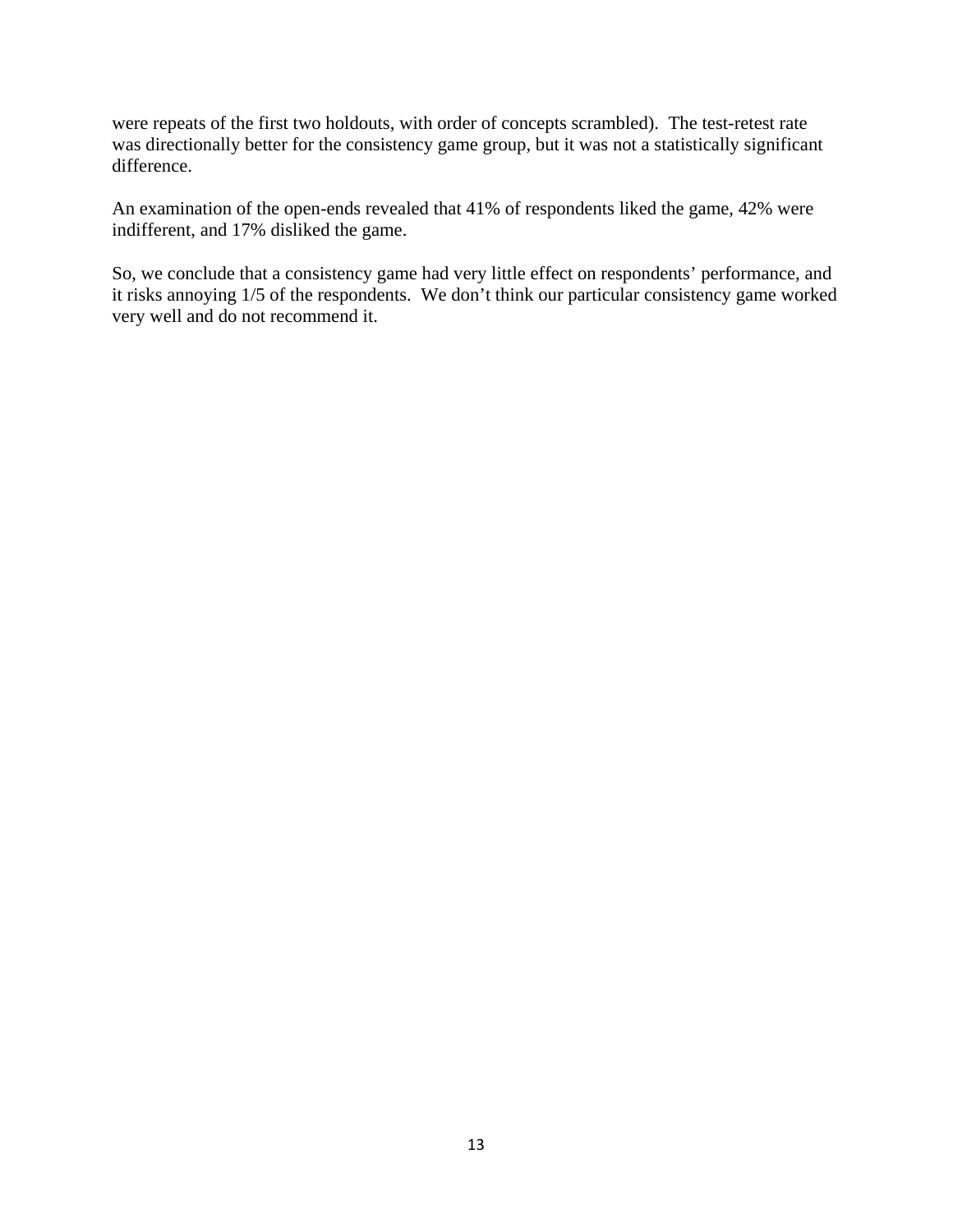# **Appendix**

## **Layout of CBC Task:**

| If these were your only options, which would you choose?<br>Choose by clicking one of the buttons below: |                                                                                                                               |                                                                                                              |                                                               |                                                               |                                             |
|----------------------------------------------------------------------------------------------------------|-------------------------------------------------------------------------------------------------------------------------------|--------------------------------------------------------------------------------------------------------------|---------------------------------------------------------------|---------------------------------------------------------------|---------------------------------------------|
| <b>DE</b>                                                                                                | <b>BANKELOUSS</b>                                                                                                             |                                                                                                              |                                                               | <b><i><u><b>IcDonal</b></u></i></b>                           |                                             |
| Person who<br>is within the<br>restaurant                                                                | Person who<br>takes your order takes your order<br>is located in a<br><b>Call Center in</b><br>another state<br>within the US | Person who<br>takes your order<br>is located in a<br><b>Call Center in</b><br>another state<br>within the US | Person who<br>takes your order<br>is within the<br>restaurant | Person who<br>takes your order<br>is within the<br>restaurant | NONE: I wouldn't<br>choose any of<br>these. |
| 2 cars in line<br>ahead of you                                                                           | 2 cars in line<br>ahead of you                                                                                                | 5 cars in line<br>ahead of you                                                                               | No wait in drive-<br>through                                  | 5 cars in line<br>ahead of you                                |                                             |
| \$5.75                                                                                                   | \$5.00                                                                                                                        | \$5.75                                                                                                       | \$4.25                                                        | \$5.00                                                        |                                             |
|                                                                                                          | с                                                                                                                             |                                                                                                              | o                                                             |                                                               | O                                           |

## **Layout of Holdout Task:**

| Which one of these twelve options would you most likely visit? $(1 \text{ of } 4)$                                                                       |                                                                                                                                                         |                                                                                                                    |                                                                                                                                                  |  |  |
|----------------------------------------------------------------------------------------------------------------------------------------------------------|---------------------------------------------------------------------------------------------------------------------------------------------------------|--------------------------------------------------------------------------------------------------------------------|--------------------------------------------------------------------------------------------------------------------------------------------------|--|--|
| $\circ$<br>Person who takes your<br>order is located in a Call.<br>Center in another state<br>within the US<br>5 cars in line ahead of<br>vou.<br>\$4.25 | $\circ$<br>Person who takes your<br>order is located in a Call.<br>Center in another state<br>within the US<br>2 cars in line ahead of<br>vou<br>\$5.00 | $\circ$<br>Person who takes your<br>order is within the<br>restaurant<br>2 cars in line ahead of<br>vou.<br>\$5.00 | O<br>Person who takes your<br>order is within the<br>restaurant<br>5 cars in line ahead of<br>vou.<br>\$5.00                                     |  |  |
| O<br>Person who takes your<br>order is within the<br>restaurant<br>5 cars in line ahead of<br>vou<br>\$4.25                                              | О<br>Person who takes your<br>order is located in a Call.<br>Center in another state<br>within the US<br>5 cars in line ahead of<br>vou<br>\$4.25       | О<br>Person who takes your<br>order is within the<br>restaurant<br>2 cars in line ahead of<br>vou.<br>\$5.75       | О<br>Person who takes your<br>order is located in a Call<br>Center in another state<br>within the US<br>No wait in drive-through<br>\$5.00       |  |  |
| O.<br>Person who takes your<br>order is located in a Call<br>Center in another state<br>within the US<br>No wait in drive-through<br>\$5.00              | O<br>Person who takes your<br>order is within the<br>restaurant<br>No wait in drive-through<br>\$5.75                                                   | O<br>Person who takes your<br>order is within the<br>restaurant<br>No wait in drive-through<br>\$5.75              | O<br>Person who takes vour<br>order is located in a Call<br>Center in another state<br>within the US<br>2 cars in line ahead of<br>vou<br>\$4.25 |  |  |